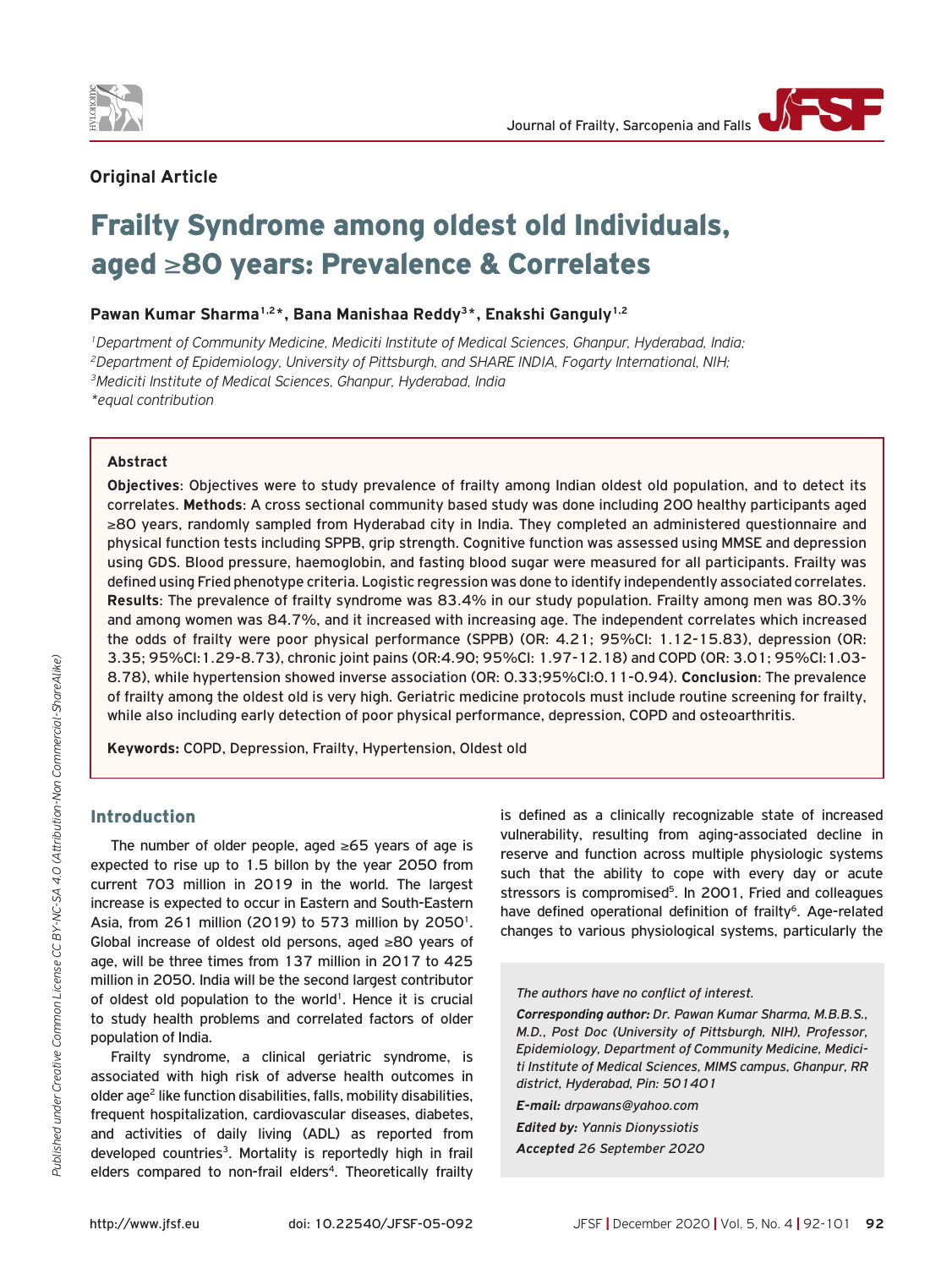neuromuscular, neuroendocrine and immunological systems, are fundamental to the development of frailty<sup>7</sup>. Frailty has been considered synonymous with disability, comorbidity, and other characteristics, but it is recognized that it may have a biologic basis and be a distinct clinical syndrome<sup>8</sup>. There are no proven pharmacological interventions yet for treatment of frailty<sup>9</sup>. Only some evidence of improvements have been reported from physical activity intervention studies, but more research is required to establish preventive and therapeutic interventions. It is noteworthy that the lack of a universal definition of frailty, underscores the difficulty in synthesizing the intervention literature for frail adults.

Prevalence of frailty is reported as 7% to 12% in USA in ≥65 year old and 25% in ≥85 year old age1; African American 13%6; Mexican American 7.8%4; wide variations have been observed in European countries from 5.8% Switzerland to 27% in Spain<sup>10,11</sup> high in southern than northern European countries after adjusting to age and sex; from 5 large Latin American and Caribbean cities the prevalence of frailty was reported as 30% to 48%<sup>12</sup>. All the studies reported prevalence was more in women than men. These wide variations in the geographic prevalence speculates that there may be difference in socio-cultural characteristics influencing frailty<sup>10</sup>.

The data from developing countries are sparse on frailty and its correlates. The dynamics of health changes more rapidly in older ages of life. To our knowledge no population based studies exploring frailty syndrome is available, focussed on oldest old population aged ≥80 years from India. Hence we explored prevalence of frailty syndrome and correlated factors in this analysis. Evaluating the causes and natural history is therefore critical for identifying newer avenues for frailty and treatment.

## Method

We enrolled 200 oldest old community-dwelling elders, 76 (38%) men and 124 (62%) women who completed 80 years of age or more, residing in south central part of India, Hyderabad city, Telangana state, in 2017. This crosssectional research was designed to study frailty syndrome in oldest old urban population of south India. Ethical approval was obtained by institutional review board (IRB) of Mediciti Institute of Medical Sciences, Hyderabad and Indian Council of Medical Research (ICMR), Delhi. The participants were enrolled from twelve residential townships (population ranging from 1000-6000) of Hyderabad city. Data was collected by trained investigator by home visits. Households having at least one age eligible person were enlisted and randomised with random number generator software. All age eligible persons in the selected households were contacted to participate in the study. Total of 218 individuals were contacted to reach required number of 200. The participation rate was 91.7%. Inclusion criteria were: Indian nationality, age >80 years, living in an urban area of Hyderabad city, possessing cognitive ability to understand the investigator's instructions, and consenting to participate; persons with terminal illness or psychotic conditions were excluded from the study.

We collected data using structured questionnaire and forms prepared by adapting questions and measurement protocols from leading international studies: Mobility and Independent Living in Elders Study<sup>13</sup> and the Lifestyle Interventions and Independence for Elders<sup>14</sup> pilot study, WHO Study of Global AGEing and Adult Health<sup>15</sup>. Our questionnaires included information on age, sex, marital status, education, self-reported health status, medical history, physical functions, chronic diseases, medication inventory and functional disabilities. Other objective measurements included blood pressure, anthropometry (height, weight, waste and hip circumferences), grip strength, cognitive function, depression, haemoglobin and blood sugar.

#### *Definitions and Measurements*

Frailty Syndrome: Frailty syndrome was measured by Linda Fried's Frailty Criteria<sup>6,8</sup> which includes examining 5 phenotypic criteria: low grip strength, low energy, slowed walking speed, low physical activity, and unintentional weight loss. Participants meeting 3 conditions of the 5 phenotypic criteria indicating compromised energetics were categorised as frail participant.

Cognitive function: Cognitive function was assessed by Mini Mental State Examination scale (MMSE)<sup>16</sup>. MMSE tests orientation, registration, attention and calculation, recall, language and praxis. A hindi (Indian language) version of this tool has been tested earlier in the Indian setting and validated. Single cut-off score <24 on MMSE was defined as cognitively impaired.

Activities of daily living (ADLs) constituted of 6 activities that included walking across the small room, bathing, grooming, dressing eating, getting out of bed and using toilet<sup>17</sup>. if any participant couldn't do even 1 activity out if above 6 then he was considered having poor activities of daily living.

Depression: The depression was assessed using 15 item Geriatric Depression Scale (GDS  $-15$ )<sup>18</sup>. Of total score from 0 – 15, if participant gets score of >5 he was considered to be suffering from depression.

Blood pressure: Resting blood pressure was measured thrice with a 1 minute interval using an electronic sphygmomanometer (OMRON HEM 7120, OMRON HEALTHCARE Co., Ltd., Japan). Systolic and diastolic blood pressures were recorded on relaxed calm participants in the sitting position with their elbows raised at the level of their heart. They were instructed to abstain from eating, drinking alcohol or caffeinated drinks or exercise at least for 30 min before blood pressure measurement. The average of last two readings were used to define systolic and diastolic blood pressures<sup>19</sup>.

Grip strength: Hand grip strength was measured by JAMAR dynamometer using standard protocol. An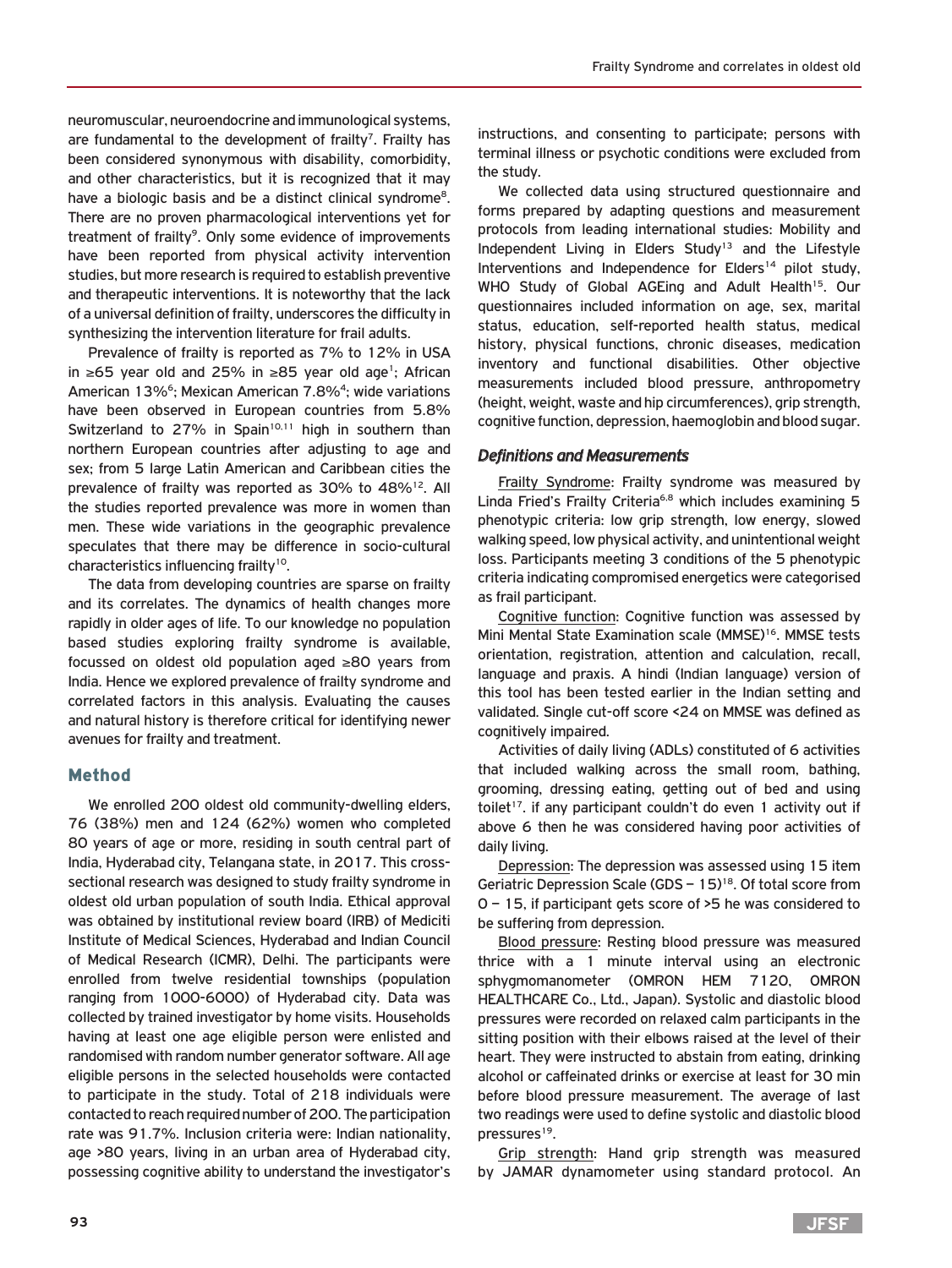| <b>Characteristics</b>             | Women ( $N=124$ ) (% & mean $\pm$ sd) | Men $(N=76)$ (% & mean $\pm$ sd) | P value |
|------------------------------------|---------------------------------------|----------------------------------|---------|
| Age (mean $\pm$ sd)                | 83.21±3.77                            | 83.69±4.01                       | 0.40    |
| Living single (%)                  | 78.9                                  | 21.1                             | < 0.001 |
| No schooling (%)                   | 69.4                                  | 30.6                             | 0.03    |
| Basal Metabolic Index (BMI) (mean) | $23.25 + 4.76$                        | $22.31 + 4.31$                   | 0.17    |
| Not working (%)                    | 98.4                                  | 98.7                             | 0.70    |
| Depression (%)                     | 68.9                                  | 38.1                             | 0.02    |
| Cognitive Impairment (%)           | 67.9                                  | 32.1                             | 0.01    |

**Table 1.** Characteristics of the study population.

average of the last two readings out of three on the dominant hand was considered as the participant's grip strength<sup>20</sup>. It was measured in kgs and expressed in mean and standard deviation.

Short Physical Performance Battery (SPPB): The Short physical performance battery (SPPB) consisting of a 4 m walk, repeated chair stands, and three hierarchical standing balance tests, was performed. Each of the three performance measures was assigned a categorical score ranging from 0 to 4, with 4 indicating the highest level of performance and 0 the inability to complete the test. A summary score ranging from 0 (worst performers) to 12 (best performers) was calculated by adding Gait speed, chair stands, and balance scores $21$ .

Co-morbidities: Asthma, chronic obstructive pulmonary disease, cardiovascular disease, renal impairment, hypertension, diabetes, osteoarthritis, functional disabilities, vision and hearing were self-reported in the interview. We also measured biomarkers: haemoglobin and blood sugar.

#### *Statistical analysis*

Data was analyzed using SPSS, version 21 software (SPSS Inc., Chicago, IL, USA). Comparison of characteristics and correlates among frail individuals and non-frail individuals were done by using chi-square test for categorical variables and t-test for continuous variables. The variables those reported statistical significance (P value <0.05) in the univariate analysis were selected for multivariable model. We selected best fit model and checked for collinearity among the variables before running them in the logistic regression model. Specifically we examined Poor vision, osteoarthritis, hypertension, COPD, Body aches and pains, chronic joint pains, pain on standing/ sitting down, depression, poor physical performances (SPPB), cognitive and impairment in the model, adjusting for age and sex. We excluded low physical activity, asthma and grip strength variables from the model due to high collinearity. We performed backward elimination logistic regression testing the deletion of each variable using a

chosen model comparison criterion, deleting the variable that improves the model the most and repeating this process until no further improvement was possible, to get final set of the independent predictor variables. Variables with *P*<0.05 were retained in the final model. Results of logistic regression were expressed in odds ratios (OR) and 95% confidence intervals (95% CI). For continuous variables in logistic regression we expressed the OR per 1 standard deviation (SD) increase.

## Results

## *Characteristics of Study population*

In our study population 38.2% were men and 61.8% were women. The characteristics of the study population are described in Table 1. The mean ages and BMI of women and men were similar. A significantly higher proportion of women were living single, had no schooling, suffered with depression and impaired cognition, compared with men (p<0.05).

## *Prevalence of Frailty syndrome*

The prevalence of frailty syndrome in our study population was 83.4%, 80.3% of men and 84.7% of the women were frail (p=0.26). The prevalence of frailty increased with increasing age and 100% were frail above the age of 95 years.

#### *Correlates of frailty*

The frail individuals were older, shorter, lighter, having a lower BMI than their non-frail counterparts, but the differences were not significant (Table 2). A significantly greater proportion of those having frailty had poor vision, osteoarthritis, hypertension, COPD, body pains, chronic joint pains, asthma, low physical activity compared with non – frail (p<0.05). The frail group had more depression, low grip strength, poor SPPB, impaired cognitive function compared with the no frailty group (p<0.01) (Table 2).

Upon logistic regression, the independently associated correlates of frailty were poor SPPB (OR: 4.21; 95%CI: 1.12-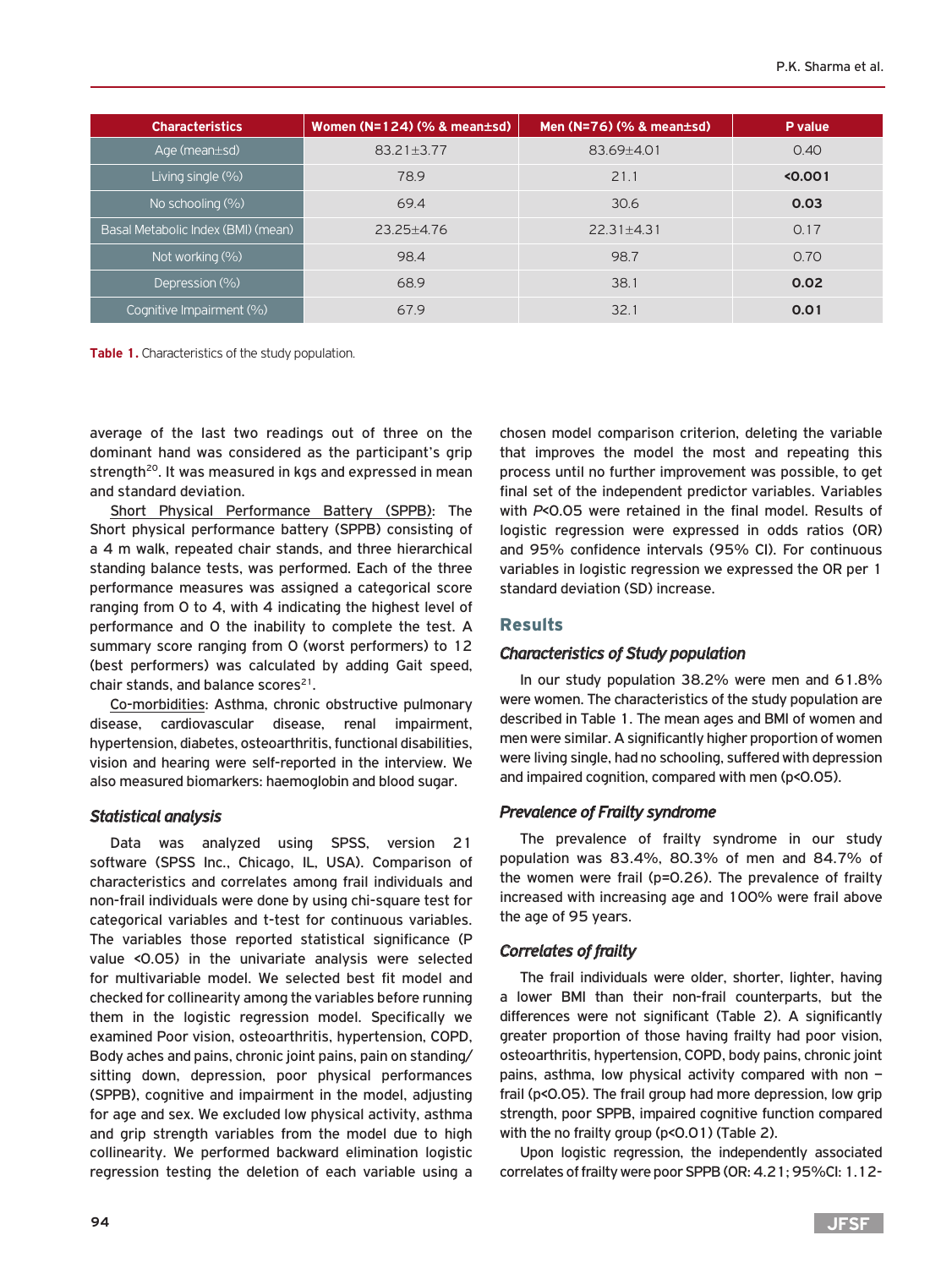| <b>Characteristics &amp; Correlates</b>                        | Non - Frail individuals<br>(N=34) (% & mean±sd) | <b>Frail individuals</b><br>$(N=166)(%$<br>mean±sd) | Total (N=200) (% &<br>$mean \pm sd$ | P value |
|----------------------------------------------------------------|-------------------------------------------------|-----------------------------------------------------|-------------------------------------|---------|
|                                                                | <b>Demographic</b>                              |                                                     |                                     |         |
| Age (years) (mean)*                                            | 82.69±3.46                                      | 83.46+4.01                                          | 83.34+3.93                          | 0.31    |
| Height (cm) (mean)*                                            | 156.72±11.19                                    | 153.96±9.56                                         | 154.35±9.82                         | 0.71    |
| Weight (kg) (mean)*                                            | 60.07±4.77                                      | 56.63±35.76                                         | 57.12±33.59                         | 0.62    |
| BMI ( $kg/m^2$ ) (mean)*                                       | 24.19±3.99                                      | 22.67±4.67                                          | 22.88±4.60                          | 0.11    |
| Marital status (single) (%)                                    | 54.5                                            | 63.9                                                | 62.3                                | 0.20    |
| No education (%)                                               | 39.4                                            | 52.1                                                | 50.0                                | 0.12    |
|                                                                | <b>Medical history &amp; Chronic diseases</b>   |                                                     |                                     |         |
| Poor self-reported health                                      | 29.4                                            | 23.5                                                | 24.5                                | 0.29    |
| Smoking (%)                                                    | 34.4                                            | 35.5                                                | 35.0                                | 0.50    |
| Alcohol (%)                                                    | 29.4                                            | 30.7                                                | 30.5                                | 0.54    |
| Poor Vision (%)                                                | 47.1                                            | 67.5                                                | 64.0                                | 0.02    |
| Osteoarthritis (%)                                             | 26.5                                            | 46.4                                                | 43.0                                | 0.02    |
| Stroke (%)                                                     | 11.8                                            | 3.6                                                 | 5.0                                 | 0.06    |
| Hypertension (%)                                               | 79.4                                            | 61.4                                                | 64.5                                | 0.03    |
| Cardiovascular disease (%)                                     | 85.3                                            | 90.4                                                | 89.5                                | 0.27    |
| Chronic Obstructive Pulmonary Diseases<br>(COPD) (%)           | 17.6                                            | 36,7                                                | 33.5                                | 0.02    |
| Diabetes (%)                                                   | 20.6                                            | 21.5                                                | 21.3                                | 0.55    |
| Body aches and Pains (muscular) (%)                            | 60.6                                            | 80.7                                                | 77.4                                | 0.03    |
| Low physical activity (no exercise/no sports)<br>(9/0)         | 70.6                                            | 93.4                                                | 89.5                                | 0.001   |
| Asthma (%)                                                     | 11.8                                            | 26.5                                                | 24.0                                | 0.04    |
| Falls (%)                                                      | 26.5                                            | 38.8                                                | 36.7                                | 0.12    |
| Chronic Joint pains (%)                                        | 47.1                                            | 81.3                                                | 75.5                                | 0.001   |
| Pain on Long standing (%)                                      | 73.5                                            | 84.3                                                | 82.5                                | 0.10    |
| Pain on standing or sitting down (%)                           | 58.8                                            | 77.7                                                | 74.5                                | 0.02    |
|                                                                | Objective measurements                          |                                                     |                                     |         |
| Depression: >5 (GDS-15 point scale) (%)                        | 20.6                                            | 58.4                                                | 52.0                                | < 0.001 |
| Grip strength - kg (mean)*                                     | 7.56±10.33                                      | $4.54 \pm 6.45$                                     | $5.06 \pm 7.31$                     | 0.02    |
| Low Grip strength $-$ kg (%)                                   | 70.6                                            | 98.8                                                | 94.0                                | 0.001   |
| Poor Short Physical Performance Battery<br>$(score \le 9)(\%)$ | 79.4                                            | 97.0                                                | 94.0                                | 0.001   |
| Impaired Cognitive function (MMSE <23) (%)                     | 47.1                                            | 69.9                                                | 66.0                                | 0.01    |
| Systolic Blood pressure (mmHg)(mean)*                          | 145.68±24.07                                    | 142.52±25.05                                        | 143.05±24.85                        | 0.52    |
| Diastolic blood pressure (mmHg)(mean)*                         | 84.41±14.76                                     | 82.21±12.21                                         | 82.15±12.61                         | 0.30    |

**Table 2.** Characteristics and Correlates of Frail and Non – Frail individuals.

15.83), depression (OR: 3.35; 95%CI: 1.29-8.73), chronic joint pains (OR: 4.90; 95%CI: 1.97-12.18) and COPD (OR: 3.01; 95%CI: 1.03- 8.78). Hypertension was negatively associated (OR: 0.33; 95%CI: 0.11-0.94). (Table. 3)

#### **Discussion**

We found a prevalence of 83.4% frailty syndrome in our oldest old population; 80% among men and 85% among women. The global prevalence of frailty among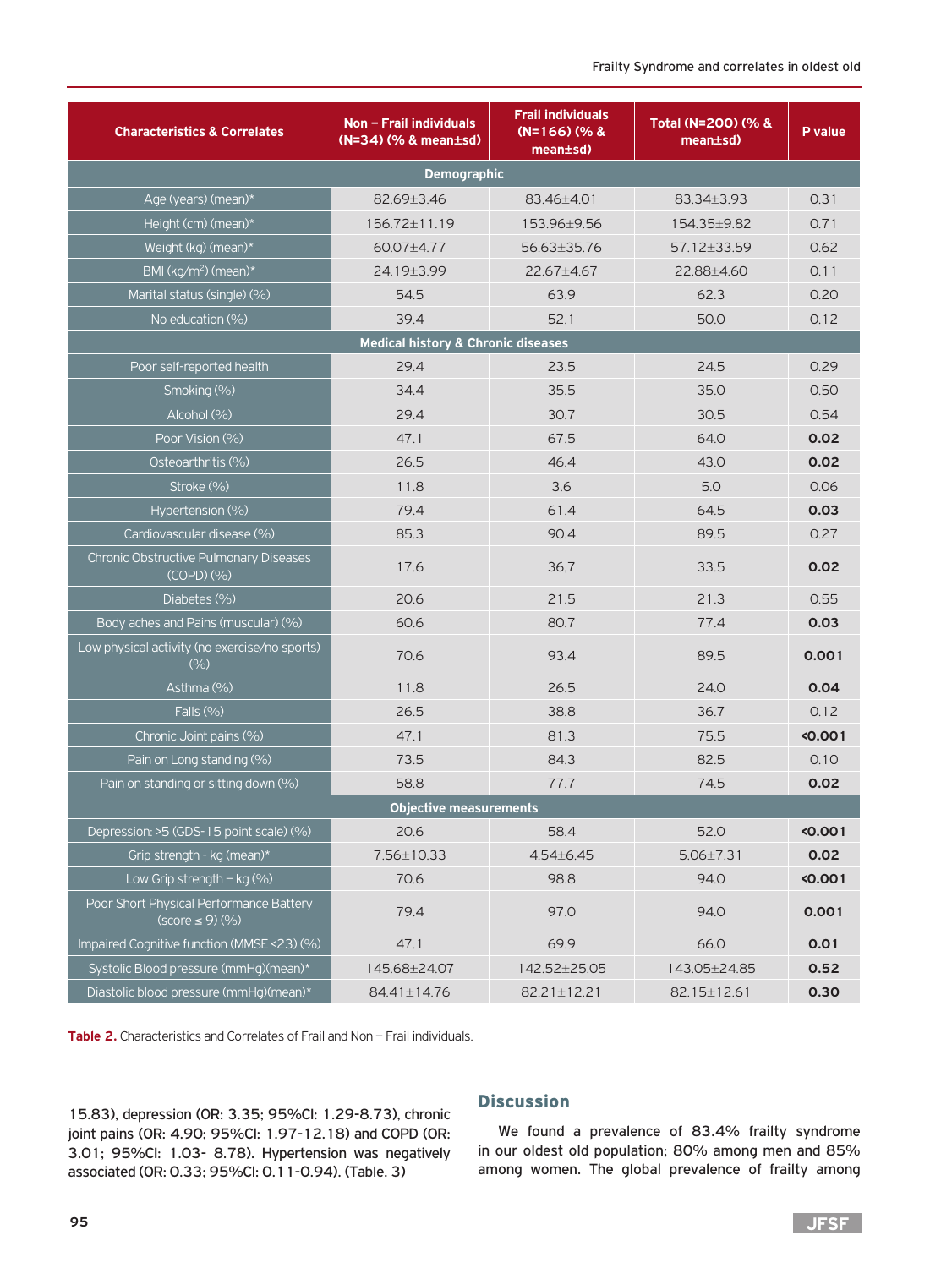|                                                             |                        | 95% Confidence Interval (95% CI) |       |  |
|-------------------------------------------------------------|------------------------|----------------------------------|-------|--|
| <b>Correlates</b>                                           | <b>Odds Ratio (OR)</b> | Lower                            | Upper |  |
| Short Physical Performance Battery (SPPB)***                | 4.21                   | 1.12                             | 15.83 |  |
| Depression (%)***                                           | 3.35                   | 1.29                             | 8.73  |  |
| Chronic Joint pains (%)***                                  | 4.90                   | 1.97                             | 12.18 |  |
| Hypertension $(\%)**$                                       | 0.33                   | 0.11                             | 0.94  |  |
| Chronic Obstructive Pulmonary Disease (COPD)(%)**           | 3.01                   | 1.03                             | 8.78  |  |
| Backward stepwise logistic regression: **p<0.05; ***p<0.01. |                        |                                  |       |  |

Table 3. Logistic regression predicting odds of having frailty by risk factors.

octogenarians is reported much lower at 23%<sup>22</sup>. Overall, the few independent studies on community dwelling oldest old reported lower prevalence of frailty than ours; 20.5% in Spain<sup>23</sup>, 28% in California (among ages 90+ years)<sup>24</sup>, 19.5% in Jerusalem25, 21% and 34% (among 90-94 years and 95 years  $+$ ) in Ireland<sup>26</sup>, 34.9% in Japan<sup>27</sup>, and 39.8% in Brazil28. Most of these studies used the frailty phenotype criteria. Most studies on frailty on community dwelling elderly population aged 55 years and older, using varied frailty measurement criteria, reported prevalence rates ranging from  $9.9\%$  in developed countries<sup>29</sup> to 5.4-44% in developing countries<sup>30</sup>. A study from Brazil reported higher frailty, 65.2% among individuals aged 80 years and older<sup>31</sup>.

We attribute our high frailty prevalence to higher levels of low education, low physical activity and lower working status of our population in addition to poor nutrition. A recent study from Thanjavur district of south India also showed that lower education, lower physical activity, and lower working status, higher age increases the odds of frailty in older individuals $71$ . Although their study population was younger than ours i.e. ≥60 years of age, but they also reported higher prevalence of frailty compared to age matched population from other parts of the world. Other studies also reported lower levels of physical activity and working status in our older population<sup>16,21</sup>. Our high prevalence of frailty may also be explained by varying lifestyles, health statuses, demographic and socioeconomic characteristics across countries as well as lower life expectancy in India.

The prevalence of frailty among women and men was alike in our study. Some others have mirrored this finding showing no difference in frailty prevalence by gender $^{23,32}$ . Global literature, however abounds with findings of women being more commonly frail than men<sup>33,34</sup>. Alvarado<sup>33</sup> and colleagues used a life course design to explain that women had more likelihood of frailty than men due to lack of schooling, a manual occupation, being a housewife, and perceived economic hardship later in life. They further discussed that social and chronic conditions did not totally explain the higher odds of frailty in women, thereby

suggesting the presence of unmeasured underlying factors such as differences in biological factors, muscle strength, and other life-course exposures including low food intake and poor nutrition because of lack of social support and networks, low rates of physical activity related to lack of physical activity at younger ages, poorer perception of health, lack of self-sufficiency, and greater exposure to unsafe neighborhoods. Mitnitski et al.<sup>34</sup> used a novel theory of accumulated deficits to explain the increasing risk of frailty in community dwelling elders wherein a frailty index was constructed as a proportion of all potential deficits (symptoms, signs, laboratory abnormalities, disabilities) expressed in a given individual. Their model also showed that at given age, women were frailer. Since women live longer and generally have a larger number of comorbidities $35$  a higher prevalence of frailty is expected among them.

Among functional parameters assessed, SPPB was independently associated with frailty in our population, posing a four folds increase in risk. Frail individuals have lower physical and muscular performances. Previous studies have shown associations between frailty and lower levels of lower limb muscle strength<sup>36</sup>. Moreover, SPPB is commonly used as a indicator of frailty $37$ ; whereby the high prevalence of frailty in our population detected using frailty phenotype criteria explained and justified a strong association with poor SPPB. We could not find any studies that showed this association specifically among the oldest old. Fried et al. theorized the loss of the muscle mass playing an important aetiologic role in the frailty process of elderly subjects<sup>8</sup>. Sarcopenia is frequently associated with poor endurance, physical inactivity and slow gait speed $38,39$ . It is plausible that the oldest old, as a consequence of ageing, have greater sarcopenia compared with the younger elders, thereby having poorer SPPB scores and higher frailty.

Independently associated clinical parameters included depression, joint pains and COPD. Depression was associated with a 3 folds risk for frailty. Previous literature has also consistently reported this relationship between frailty and depression<sup>28,40</sup>. It has been earlier suggested that this association might be linked to characteristics present in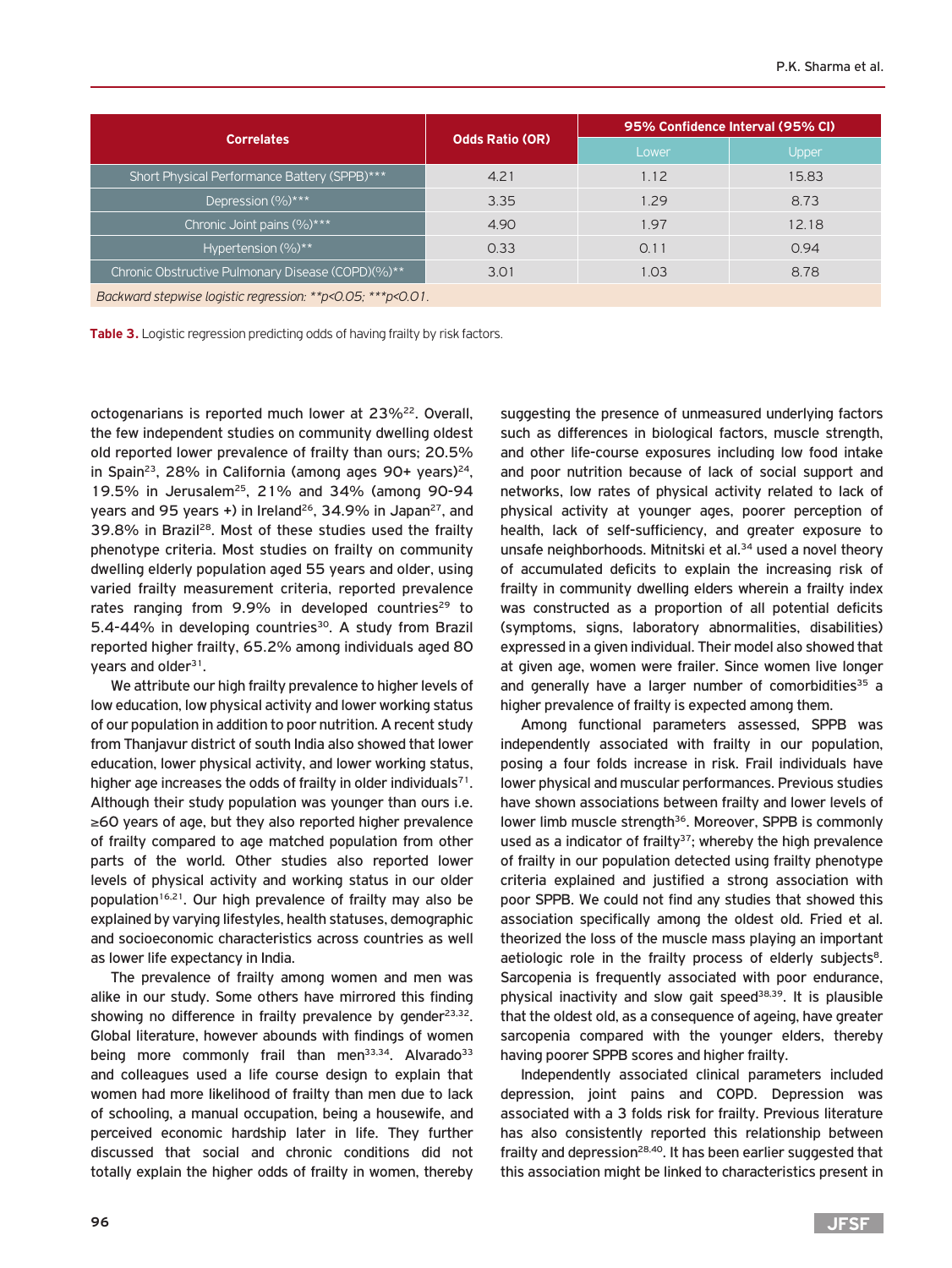both conditions, such as inactivity, weight loss, low level of physical activity and exhaustion<sup>40</sup>. Others have suggested a complex and two-way causal nature between frailty and depression, that needs further exploration. While on one hand the presence of depressive symptoms may constitute a risk factor for this syndrome with changes in behavior, activity level or social commitment contributing to the decline of one's functional state and frailty, often referred to as 'psychosocial frailty' <sup>41</sup>. Depressive symptoms on the other hand, may represent the early manifestation of frailty, worsening one's mood and depression due to the syndrome<sup>42</sup>. Researchers have also suggested a considerable overlap between these two conditions<sup>28,43</sup>. A recent systematic review on cooccurrence of depressive sysptoms and frailty among elderly aged 55 years and older, indicated a prospective relationship between depressive symptomatology and increased risk of incident frailty<sup>44</sup>.

Chronic joint pains were independently associated 4 folds with frailty in our study. Earlier studies on elderly corroborated with this finding of ours. The EPOSA study from six European countries on 2,455 individuals aged 65-85 years showed odds of frailty 2.96 (95 % CI:2.11- 4.16) as high among OA individuals than those without. They further found the association to strengthen with increasing number of joints involved than with individual joints<sup>45</sup>. In another independent study with more than 52% participants aged 80 years and above, Coelho et al. showed that pain predicted physical frailty; through mechanisms that were linked to mobility limitations, fatigue, disturbed sleep and decreased nutritional intake<sup>46</sup>. Some hypothesized that frailty is associated with physiological changes (in brain, immune system, endocrine system, skeletal system) which could alter pain perception or exacerbate pain in an older person<sup>47</sup>. Data on chronic pain and frailty among community dwelling elderly are very limited<sup>48,49</sup> and missing for 80 years and older population. These limited studies showed older people reporting pain to be statistically more likely to be frail. The direction of the relationship however, couldn't be affirmed due to the lack of prospective data. Additionally, these conditions may overlap considerably, indicating that somatic complaints are symptoms of diseases associated with the frailty syndrome<sup>50</sup>.

Frailty in our population was also independently associated 3 folds with COPD. Of the very few studies to elaborate on similar association, the Rotterdam study found elderly participants (having mean age 74 years) with COPD showed a more than twofold increased prevalence of frailty (odds ratio 2.2, 95% CI: 1.34-3.54). A recently published meta-analysis on relationship between COPD and frailty among older adults including 27 studies found that patients with COPD had a two-fold increased odds of frailty (pooled OR: 1.97; 95% CI: 1.53-2.53). Three longitudinal studies included in the review suggested a bidirectional association between COPD and frailty<sup>51</sup>. This association is biologically plausible, since complex age related changes occur in the

ageing lung characterized by a decline in FEV1, a reduction in muscular strength and an increase in inflammatory cells in bronchial tissue; these changes are aggravated in frail individuals. Furthermore, the predilection for managing COPDs with steroids predisposes ageing individuals to steroid related multi morbidities and resultant frailty<sup>52</sup>.

Hypertension emerged as negatively associated with frailty upon logistic regression. The protective effects of hypertension on cardiovascular and all cause mortality has been shown earlier among the oldest old populations $53,54$ . Wong et al. also similarly noted that cross-sectional analysis could not fully exclude the possibility of reverse causation for hypertension and frailty<sup>55</sup>, with many observational studies indicating weaker associations of blood pressure with CVD in older individuals compared with the middle ages. Our population was however, much older compared with these studies. These earlier findings and the HYVET study recommendations later<sup>56</sup> questioned the effect of antihypertensive treatment and the ideal blood pressure goal of treatment in the frail elderly<sup>57</sup>. De Sousa et al., in their frailty prediction model for Brazilian oldest old, failed to find an association with cardiovascular diseases, inspite of CVD being the most commonly reported disease and antihypertensive being the predominant medications<sup>58</sup>. The mechanisms for negative association of hypertension with frailty, or conversely, positive association of low blood pressure with frailty among the oldest old were well debated<sup>59</sup>. Few studies proposed that older or frail elders were more likely to have chronic health conditions resulting in low blood pressure<sup>60</sup>. Others explained this association with increased vascular stiffness resulting from atherosclerosis, arterial calcification, endothelial dysfunction, and smooth muscle cell fibrosis leading to isolated systolic hypertension, more pronounced on the frail oldest old<sup>61</sup>.

We showed that frailty was significantly associated with cognitive impairment upon univariate analysis. Studies on ageing and frailty have reported this association very often<sup>62,63</sup>. In a comparative study, Marcucci et al. showed a 5 fold odds (OR=5.15, 95% CI=2.58–10.26) of mortality among the frail oldest old women with cognitive decline compared with the younger elderly (relatively healthy) without cognitive impairment<sup>64</sup>. The characteristic structural and physiological changes in the brain associated with ageing, which place disproportionate stress on neurons with high metabolic demands, such as the hippocampal pyramidal neurons that are important mediators in pathophysiology of cognitive decline<sup>65,66</sup>, explain this association. Additionally, several factors that are related to physical frailty also are related to cognitive impairment, including inflammatory markers, diabetes, congestive heart failure, and stroke. In our population, however, most of these factors did not show any association, barring pain on movement which underlines inflammation. Interestingly, stroke showed an inverse relationship with frailty that was nearly significant in this population. These inverse associations with cardiovascular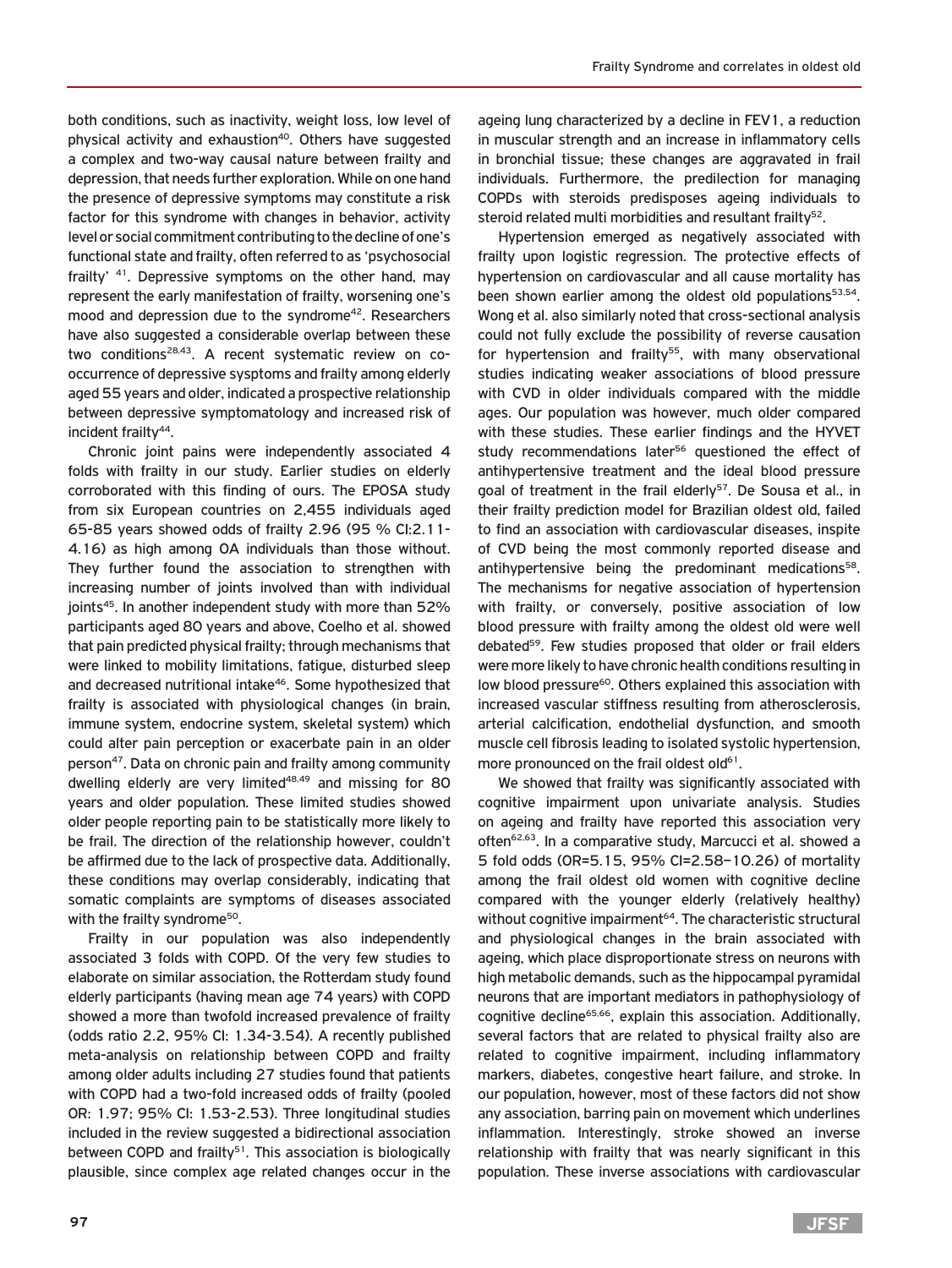parameters (hypertension and stroke) lead us to hypothesize that cardiovascular factors may protect the oldest old Indians against frailty. Moreover, it may be assumed that frail elderly who have survived the age of 80 years may have several other compensatory mechanisms in place that mask the risk posed due to adverse cardiovascular events. This remains amenable to testing using more objective criteria and possibly biomarkers<sup>67</sup>, since the phenotypic criteria (based on measures of mobility and motor performance) used in our study were not derived from stroke patients (who were originally excluded from the CHS).

We also found an association between frailty and low vision, which has been reported earlier by very few studies. One Chinese study reported low vision to be an independent predictor of frailty among elderly aged 60 years and older. They attributed the association to the increased risk of falls and fractures leading to frailty, consequent to visual impairment<sup>68</sup>. Lang et al. described sensory impairment in relation to and as a manifestation of frailty earlier<sup>69</sup>. This relationship may be independent due to ageing impacting both physical frailty and visual impairment consequent to degenerative conditions including cataract formation.

All the positive associations of risk factors with frailty in our study point to the chronic nature of these diseases which call for early detection and control. Additionally, it is worthwhile to note that most of these conditions are not treated appropriately, and elderly continue to survive in the absence of medical care. The draft National Program for the Health Care of the Elderly (NPHCE)<sup>70</sup> has attempted to identify some of these problems at grass root level but focused interventions on frailty seem missing. Developed countries, on the contrary have already identified frailty as a major problem, with guidelines for preventive interventions instituted. For instance, the revised contract for General Practitioners in the UK for 2017–18 includes advice for frailty screening of older people using electronic frailty questionnaire and advocates strategies for annual review of medication for frail older people<sup>55</sup>. Such screening may include opportunities to review lifestyle advice and medication to optimise control of risk factors, CVD risk factors in particular, for prevention of disability and death in frail older people. Similarly, Arantes P et al.<sup>72</sup> in their systematic review have compared and verified the effect of seven different types of interventions namely, 1) muscle strengthening; 2) exercises for muscle strengthening, balance, coordination, flexibility, reaction time and aerobic training; 3) functional training; 4) physical therapy; 5) athome physical therapy; 6) environment adaptation and prescription of assistive device; 7) water exercise. de Labra et al.73 also reported the benefits of exercise interventions in their systematic review that included studies on multi-component exercise interventions (aerobic and resistance training not coexisting in the intervention), physical comprehensive training, and exercises based on strength training, compared with a control group

receiving no treatment, maintaining their habitual lifestyle or using a home-based low level exercise program. The benefits reported in the review ranged from positive impact of exercise interventions on falls, enhancements in several measurements of mobility, enhanced balance, and functional ability, increases in muscle strength, improvements in body composition, and improvement in frailty. They however, concluded that though exercise interventions had demonstrated improvement in different outcome measurements in frail older adults, there were large differences between studies with regard to effect sizes, thereby inconclusive regarding an optimal program.

We recommend further studies of similar kind from different regions that can reflect the actual burden and the presumed effect of interventions for frailty prevention. We further recommend that the current geriatric medicine protocols include multidisciplinary- groupbased rehabilitation interventions in order to reduce the progression and the impact of frailty in this population. The current geriatric medicine protocols of the country should be revisited to address these problems using active ageing and rehabilitation medicine for elderly74-76.

#### Strengths and limitations

The major strength of this study is the large number of community dwelling participants, aged 80 years and older used to estimate the prevalence of frailty, which provides a stable estimation of prevalence. This is by far, the largest study in India, and in South East Asia, to use the phenotypic definition of frailty to analyze prevalence in this age group, allowing further analysis according to age and sex specific groups. The sample of 200 participants from South India however, may not sufficiently reflect the burden in rural parts of the country, and surrounding states and countries with varying population characteristics and health services. We did not calculate required sample size to state the risk factors due to absence of comparative literature. A post hoc power analysis showed that the included number could detect the prevalence and correlates with sufficient power of more than 90%.

#### Conclusion

Prevalence of frailty was very high in our oldest old population. Frailty was similar in women and men in our population. The independent positively associated correlates of frailty-poor physical performance, depression, COPD and chronic joint pains were chronic health problems of the oldest old, which suggest the need for early detection and prevention measures in order to control frailty. The current geriatric medicine protocols of the country should be revisited to address these problems using a holistic approach.

#### *Acknowledgements*

*Research reported in this publication was conducted by scholars, Pawan Kumar Sharma and Enakshi Ganguly, in*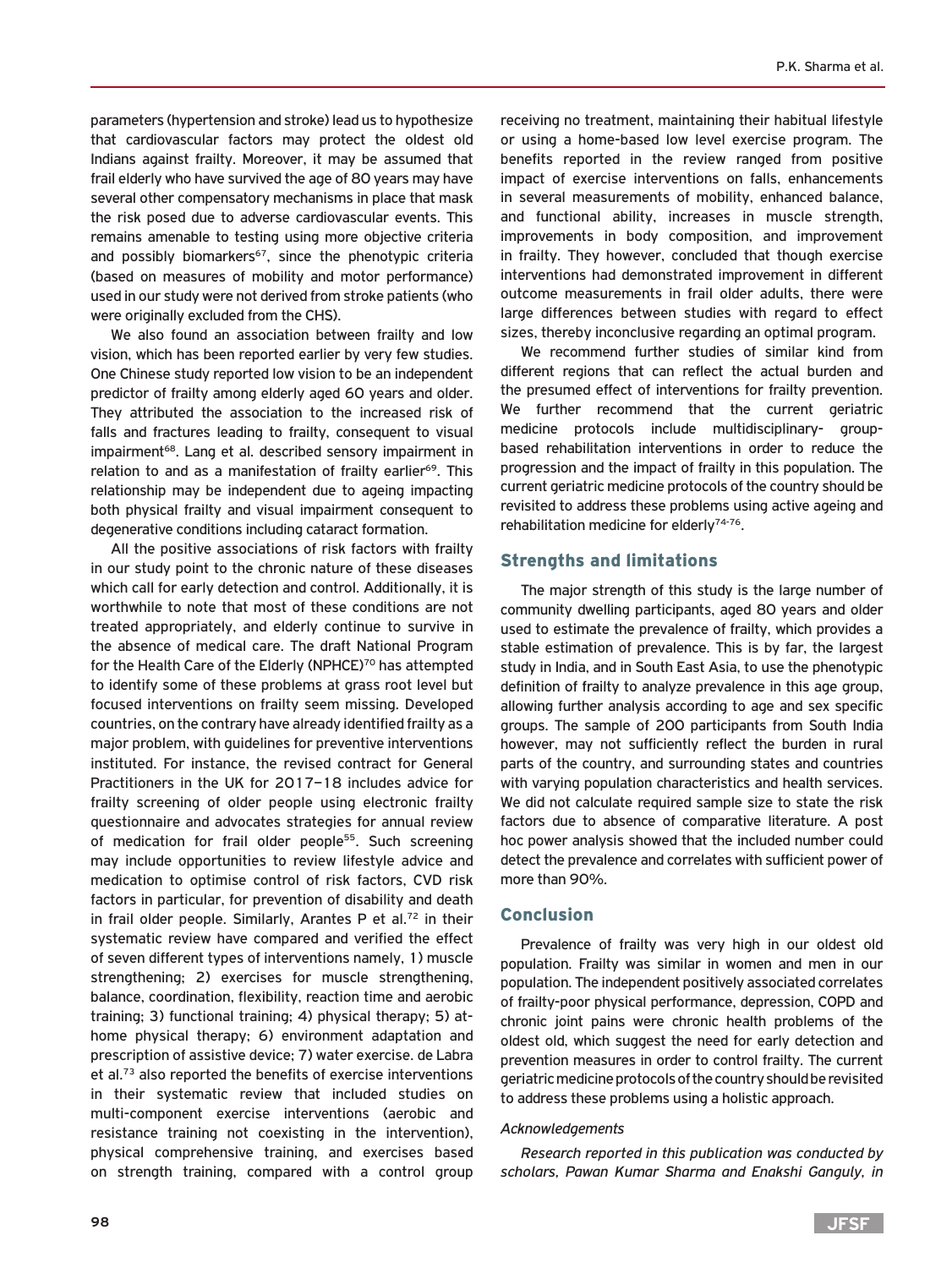*the Fogarty International Center of the National Institutes of Health training program under Award no. D43 TW 009078. The authors sincerely thank the Indian Council of Medical Research for approval to conduct the study under the STS grant, 2017, and SHARE INDIA for providing logistical support.*

## *References*

- 1. United Nations, Department of Economic and Social Affairs. World Population Ageing, 2019.
- 2. Clegg A, Young J. The frailty syndrome. Clinical medicine 2011;11(1):72.
- 3. Ensrud KE, Ewing SK, Cawthon PM, Fink HA, Taylor BC, Cauley JA, Dam TT, Marshall LM, Orwoll ES, Cummings SR, Osteoporotic Fractures in Men Research Group. A comparison of frailty indexes for the prediction of falls, disability, fractures, and mortality in older men. Journal of the American Geriatrics Society 2009;57(3):492-8.
- 4. Graham JE, Al Snih S, Berges IM, Ray LA, Markides KS, Ottenbacher KJ. Frailty and 10-year mortality in community-living Mexican American older adults. Gerontology 2009;55(6):644-51.
- 5. Xue QL. The frailty syndrome: definition and natural history. Clinics in geriatric medicine 2011;27(1):1-5.
- 6. Fried LP, Tangen CM, Walston J, Newman AB, Hirsch C, Gottdiener J, Seeman T, Tracy R, Kop WJ, Burke G, McBurnie MA. Frailty in older adults: evidence for a phenotype. The Journals of Gerontology Series A: Biological Sciences and Medical Sciences 2001;56(3):M146-57.
- 7. Fried L, Walston J Hazzard W, Blass J, Halter J, et al. Frailty and failure to thrive. Principles of geriatric medicine and gerontology 2003 5th edn. New York: McGraw-Hill.
- 8. Fried LP, Ferrucci L, Darer J, Williamson JD, Anderson G. Untangling the concepts of disability, frailty, and comorbidity: implications for improved targeting and care. The Journals of Gerontology Series A: Biological Sciences and Medical Sciences 2004;59(3):M255-63.
- 9. Walston J, Hadley EC, Ferrucci L, Guralnik JM, Newman AB, Studenski SA, Ershler WB, Harris T, Fried LP. Research agenda for frailty in older adults: toward a better understanding of physiology and etiology: summary from the American Geriatrics Society/National Institute on Aging Research Conference on Frailty in Older Adults. Journal of the American Geriatrics Society 2006;54(6):991-1001.
- 10. Santos-Eggimann B, Cuénoud P, Spagnoli J, Junod J. Prevalence of frailty in middle-aged and older community-dwelling Europeans living in 10 countries. The Journals of Gerontology: Series A. 2009; 64(6):675-81.
- 11. Börsch-Supan A, Brugiavini A, Jürges H, Mackenbach J, Sigrist J, Weber G. First results from the Survey of Health, Ageing and Retirement in Europe. MEA, available at www. share-project. org. 2005.
- 12. Alvarado BE, Zunzunegui MV, Béland F, Bamvita JM. Life course social and health conditions linked to frailty in Latin American older men and women. The Journals of Gerontology Series A: Biological Sciences and Medical Sciences 2008;63(12):1399-406.
- 13. Singh T, Sharma PK, Jammy GR, Cauley JA, Bunker CH, Reddy PS, Newman AB. Design of the M obility and I ndependent L iving in E lders S tudy: An older adult cohort in rural I ndia. Geriatrics & gerontology international 2017;17(1):31-40.
- 14. Fielding RA, Rejeski WJ, Blair S, Church T, Espeland MA, Gill TM, Guralnik JM, Hsu FC, Katula J, King AC, Kritchevsky SB. The lifestyle interventions and independence for elders study: design and methods. Journals of Gerontology Series A: Biomedical Sciences and Medical Sciences 2011;66(11):1226-37.
- 15. World Health Organization. SAGE Survey Programme. 2010.
- 16. Konda PR, Sharma PK, Gandhi AR, Ganguly E. Correlates of cognitive impairment among Indian Urban Elders. Journal of gerontology & geriatric research. 2018;7(6). doi: 10.4172/2167- 7182.1000489. Epub 2018 Nov 6. PMID: 31406631; PMCID: PMC6690611.
- 17. Katz S, Downs TD, Cash HR, Grotz RC. Progress in development of the index of ADL. The gerontologist. 1970;10(1\_Part\_1):20-30.
- 18. Konda PR, Sharma PK, Gandhi AR, Ganguly E. Geriatric Depression and its Correlates among South Indian Urbans. Journal of depression & anxiety 2018;7(4). doi: 10.4172/2167-1044.1000314. Epub 2018 Aug 14. PMID: 31406629; PMCID: PMC6690607.
- 19. Reddy BM, Ganguly E, Sharma PK. Hypertension and its correlates in the oldest old population aged 80 years and above in urban South India. Journal of gerontology & geriatric research 2018;7(3). doi:10.4172/2167-7182.1000472
- 20. Logan S, Thu WP, Lay WK, Wang LY, Cauley JA, Yong EL. Chronic joint pain and handgrip strength correlates with osteoporosis in midlife women: a Singaporean cohort. Osteoporosis International 2017; 28(9):2633-43. doi:10.1007/s00198-017-4095-z
- 21. Sharma PK, Bunker CH, Singh T, Ganguly E, Reddy PS, Newman AB, Cauley JA. Burden and correlates of falls among rural elders of South India: Mobility and Independent Living in Elders Study. Current gerontology and geriatrics research 2017;2017. doi: 10.1155/2017/1290936. Epub 2017 Jun 13. PMID: 28694824; PMCID: PMC5485263.
- 22. Hamerman D. Toward an understanding of frailty. Ann Intern Med 1999;130(11):945-950. DOI: 10.7326/0003-4819-130-11- 199906010-00022
- 23. Ferrer A, Badia T, Formiga F, Sanz H, Megido MJ, Pujol R, Octabaiz Study Group. Frailty in the oldest old: prevalence and associated factors. Journal of the American Geriatrics Society 2013;61(2):294-6.
- 24. Lee DR, Kawas CH, Gibbs L, Corrada MM. Prevalence of frailty and factors associated with frailty in individuals aged 90 and older: The 90+ study. Journal of the American Geriatrics Society. 2016 Nov;64(11):2257-62.
- 25. Jacobs JM, Cohen A, Ein-Mor E, Maaravi Y, Stessman J. Frailty, cognitive impairment and mortality among the oldest old. The journal of nutrition, health & aging 2011;15(8):678-82.
- 26. Kelly S, O'Brien I, Smuts K, O'Sullivan M, Warters A. Prevalence of frailty among community dwelling older adults in receipt of low level home support: a cross-sectional analysis of the North Dublin Cohort. BMC geriatrics 2017;17(1):121.
- 27. Shimada H, Makizako H, Doi T, Yoshida D, Tsutsumimoto K, Anan Y, Uemura K, Ito T, Lee S, Park H, Suzuki T. Combined prevalence of frailty and mild cognitive impairment in a population of elderly Japanese people. Journal of the American Medical Directors Association 2013;14(7):518-24. http://dx.doi.org/10.1016/j. jamda.2013.03.010
- 28. Pegorari MS, Tavares DM. Factors associated with the frailty syndrome in elderly individuals living in the urban area. Revista latinoamericana de enfermagem 2014;22(5):874-82.
- 29. Collard RM, Boter H, Schoevers RA, Oude Voshaar RC. Prevalence of frailty in community-dwelling older persons: a systematic review. Journal of the American Geriatrics Society 2012;60(8):1487-92.
- 30. Nguyen T, Cumming RG, Hilmer SN. A review of frailty in developing countries. The journal of nutrition, health & aging 2015;19(9):941-6.
- 31. Carneiro JA, Cardoso RR, Durães MS, Guedes MC, Santos FL, Costa FM, Caldeira AP. Frailty in the elderly: prevalence and associated factors. Revista brasileira de enfermagem 2017;70(4):747-52.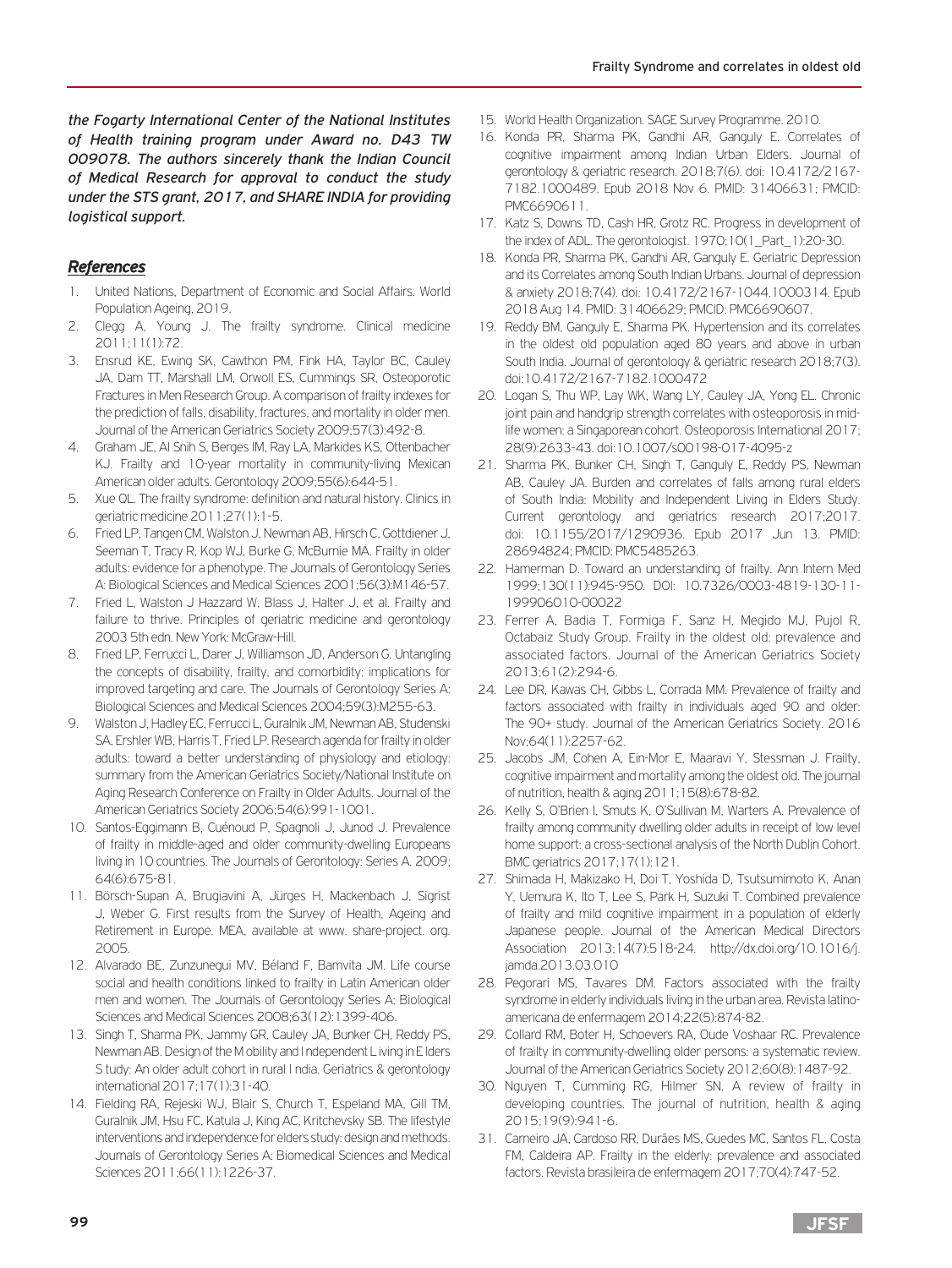- 32. Da Mata FA, Pereira PP, Andrade KR, Figueiredo AC, Silva MT, Pereira MG. Prevalence of frailty in Latin America and the Caribbean: a systematic review and meta-analysis. PloS one 2016; 11(8):e0160019.
- 33. Alvarado BE, Zunzunegui MV, Béland F, Bamvita JM. Life course social and health conditions linked to frailty in Latin American older men and women. The Journals of Gerontology Series A: Biological Sciences and Medical Sciences 2008;63(12):1399-406.
- 34. Mitnitski A, Song X, Skoog I, Broe GA, Cox JL, Grunfeld E, Rockwood K. Relative fitness and frailty of elderly men and women in developed countries and their relationship with mortality. Journal of the American Geriatrics Society 2005;53(12):2184-9.
- 35. Hubbard RE, Rockwood K. Frailty in older women. Maturitas 2011;69(3):203-7.
- 36. Batista FS, Gomes GA, Neri AL, Guariento ME, Cintra FA, Sousa MD, D'Elboux MJ. Relationship between lower-limb muscle strength and frailty among elderly people. Sao Paulo Medical Journal 2012;130(2):102-8.
- 37. Abizanda P, Romero L, Sanchez-Jurado PM, Atienzar-Nunez P, Esquinas-Requena JL, García-Nogueras I. Association between functional assessment instruments and frailty in older adults: the FRADEA study. Journal of frailty and aging 2012;1(4):162-8.
- 38. Roberts HC, Denison HJ, Martin HJ, Patel HP, Syddall H, Cooper C, Sayer AA. A review of the measurement of grip strength in clinical and epidemiological studies: towards a standardised approach. Age and ageing 2011;40(4):423-9.
- 39. Landi F, Cruz-Jentoft AJ, Liperoti R, Russo A, Giovannini S, Tosato M, Capoluongo E, Bernabei R, Onder G. Sarcopenia and mortality risk in frail older persons aged 80 years and older: results from ilSIRENTE study. Age and ageing 2013;42(2):203-9.
- 40. Rantanen T, Penninx BW, Masaki K, Lintunen T, Foley D, Guralnik JM. Depressed mood and body mass index as predictors of muscle strength decline in old men. Journal of the American Geriatrics Society 2000;48(6):613-7.
- 41. de Jonge P, Ormel J, Slaets JP, Kempen GI, Ranchor AV, van Jaarsveld CH, Scaf-Klomp W, Sanderman R. Depressive symptoms in elderly patients predict poor adjustment after somatic events. The American journal of geriatric psychiatry 2004;12(1):57-64.
- 42. St. John PD, Tyas SL, Montgomery PR. Depressive symptoms and frailty. International journal of geriatric psychiatry 2013;28(6):607-14.
- 43. Lohman M, Dumenci L, Mezuk B. Depression and frailty in late life: evidence for a common vulnerability. Journals of Gerontology Series B: Psychological Sciences and Social Sciences 2016;71(4):630-40.
- 44. Vaughan L, Corbin AL, Goveas JS. Depression and frailty in later life: a systematic review. Clinical interventions in aging 2015;10:1947.
- 45. Castell MV, Van Der Pas S, Otero A, Siviero P, Dennison E, Denkinger M, Pedersen N, Sanchez-Martinez M, Queipo R, Van Schoor N, Zambon S. Osteoarthritis and frailty in elderly individuals across six European countries: results from the European Project on OSteoArthritis (EPOSA). BMC musculoskeletal disorders 2015;16(1):359.
- 46. Coelho T, Paúl C, Gobbens RJ, Fernandes L. Multidimensional frailty and pain in community dwelling elderly. Pain Medicine 2017; 18(4):693-701.
- 47. Clegg A, Young J, Iliffe S, Rikkert MO, Rockwood K. Frailty in elderly people. The lancet 2013;381(9868):752-62.
- 48. Koponen MP, Bell JS, Karttunen NM, Nykänen IA, Desplenter FA, Hartikainen SA. Analgesic use and frailty among community-dwelling older people. Drugs & aging 2013;30(2):129-36.
- 49. Miguel CR, Dias RC, Dias JM, Menicucci PF, Ribeiro TM. Frailty syndrome in the community-dwelling elderly with osteoarthritis. Revista brasileira de reumatologia 2012;52(3):331-47.
- 50. Theou O, Rockwood MR, Mitnitski A, Rockwood K. Disability and comorbidity in relation to frailty: how much do they overlap?. Archives of gerontology and geriatrics 2012;55(2):e1-8.
- 51. Marengoni A, Vetrano DL, Manes-Gravina E, Bernabei R, Onder G, Palmer K. The relationship between COPD and frailty: a systematic review and meta-analysis of observational studies. Chest 2018; 154(1):21-40.
- 52. Jayadev A, Gill SK. COPD in the elderly: The ageing lung. GM 47, 2017
- 53. Poortvliet RK, Blom JW, de Craen AJ, Mooijaart SP, Westendorp RG, Assendelft WJ, Gussekloo J, de Ruijter W. Low blood pressure predicts increased mortality in very old age even without heart failure: the Leiden 85-plus Study. European journal of heart failure 2013;15(5):528-33.
- 54. Satish S, Freeman Jr DH, Ray L, Goodwin JS. The relationship between blood pressure and mortality in the oldest old. Journal of the American Geriatrics Society 2001;49(4):367-74.
- 55. Wong TY, Massa MS, O'Halloran AM, Kenny RA, Clarke R. Cardiovascular risk factors and frailty in a cross-sectional study of older people: implications for prevention. Age and ageing 2018; 47(5):714-20.
- 56. Warwick J, Falaschetti E, Rockwood K, Mitnitski A, Thijs L, Beckett N, Bulpitt C, Peters R. No evidence that frailty modifies the positive impact of antihypertensive treatment in very elderly people: an investigation of the impact of frailty upon treatment effect in the HYpertension in the Very Elderly Trial (HYVET) study, a doubleblind, placebo-controlled study of antihypertensives in people with hypertension aged 80 and over. BMC medicine 2015;13(1):78.
- 57. Abramov D, Cheng H. Controversy in treating the oldest old with hypertension: is the hypertension in the very elderly trial the final answer? Journal of the American Geriatrics Society 2009; 57(3):570-1.
- 58. Sousa JA, Lenardt MH, Grden CR, Kusomota L, Dellaroza MS, Betiolli SE. Physical frailty prediction model for the oldest old. Revista latino-americana de enfermagem 2018;26. doi:10.1590/1518- 8345.2346.3023.
- 59. Odden MC, Beilby PR, Peralta CA. Blood pressure in older adults: the importance of frailty. Current hypertension reports 2015;17(7):55. doi:10.1007/s11906-015-0564-y.
- 60. Goodwin JS. Embracing complexity: a consideration of hypertension in the very old. The Journals of Gerontology Series A: Biological Sciences and Medical Sciences 2003;58(7):M653-8.
- 61. Muller M, Smulders YM, de Leeuw PW, Stehouwer CD. Treatment of hypertension in the oldest old: a critical role for frailty?. Hypertension 2014;63(3):433-41.
- 62. Boyle PA, Buchman AS, Wilson RS, Leurgans SE, Bennett DA. Physical frailty is associated with incident mild cognitive impairment in community-based older persons. Journal of the American Geriatrics Society 2010;58(2):248-55. doi:10.1111/j.1532- 5415.2009.02671.x.
- 63. Samper-Ternent R, Al Snih S, Raji MA, Markides KS, Ottenbacher KJ. Relationship between frailty and cognitive decline in older Mexican Americans. Journal of the American Geriatrics Society 2008;56(10):1845-52. doi: 10.1111/j.1532-5415.2008.01947.x. Epub 2008 Sep 22.
- 64. Marcucci M, Franchi C, Nobili A, Mannucci PM, Ardoino I. Defining aging phenotypes and related outcomes: clues to recognize frailty in hospitalized older patients. The Journals of Gerontology: Series A 2017;72(3):395-402.
- 65. Bishop NA, Lu T, Yankner BA. Neural mechanisms of ageing and cognitive decline. Nature 2010;464(7288):529-35.
- 66. Miller DB, O'callaghan JP. Aging, stress and the hippocampus. Ageing